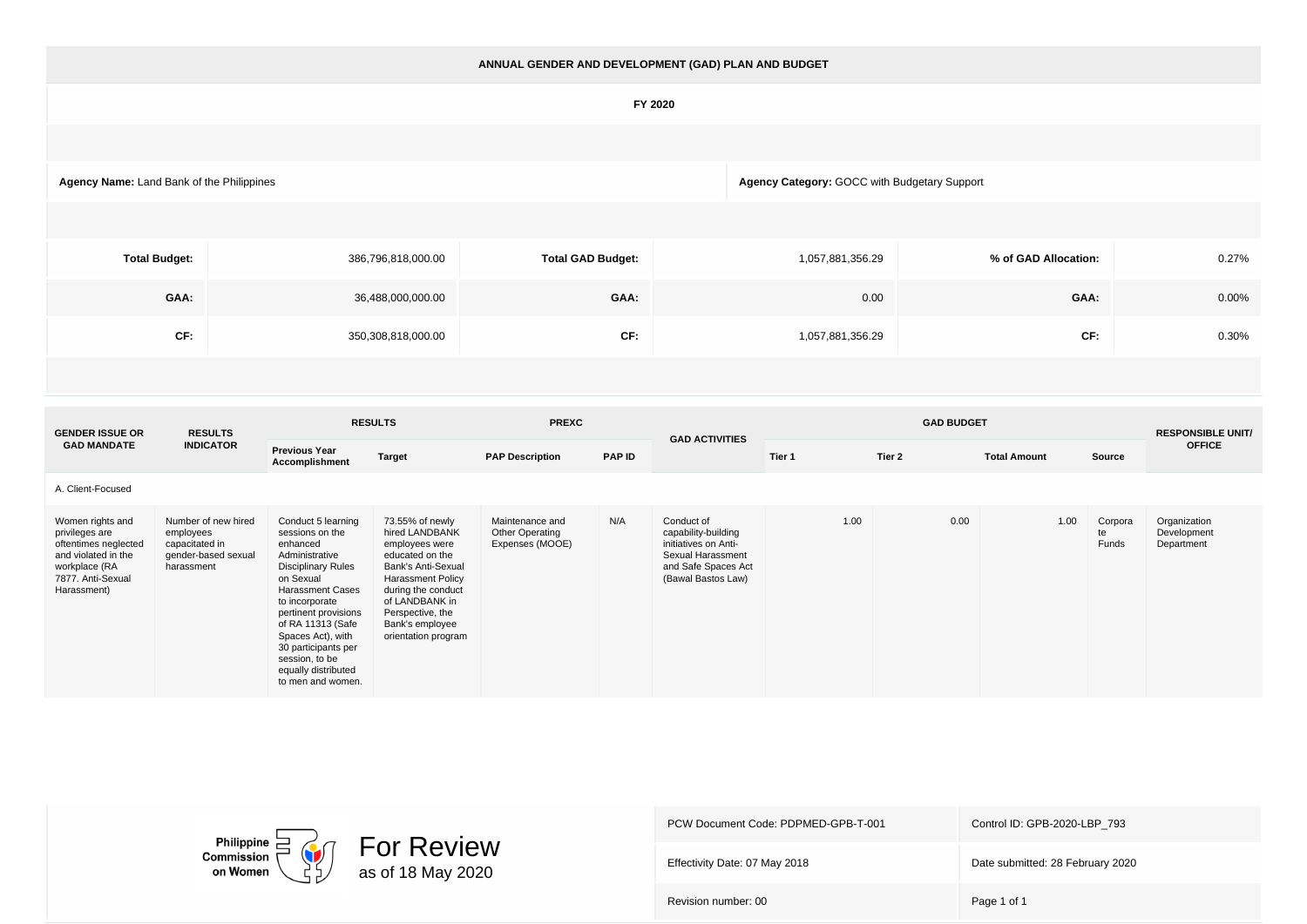| <b>GENDER ISSUE OR</b>                                                                                                               | <b>RESULTS</b>                                                                                                                          | <b>RESULTS</b>                                                                                                                                                                                                                                                                    |                                                                                                                                                                                                                                    | <b>PREXC</b>              |               | <b>GAD ACTIVITIES</b>                                                                                                                                                                          |                  | <b>RESPONSIBLE UNIT/</b> |                     |                        |                                                                                          |
|--------------------------------------------------------------------------------------------------------------------------------------|-----------------------------------------------------------------------------------------------------------------------------------------|-----------------------------------------------------------------------------------------------------------------------------------------------------------------------------------------------------------------------------------------------------------------------------------|------------------------------------------------------------------------------------------------------------------------------------------------------------------------------------------------------------------------------------|---------------------------|---------------|------------------------------------------------------------------------------------------------------------------------------------------------------------------------------------------------|------------------|--------------------------|---------------------|------------------------|------------------------------------------------------------------------------------------|
| <b>GAD MANDATE</b>                                                                                                                   | <b>INDICATOR</b>                                                                                                                        | <b>Previous Year</b><br>Accomplishment                                                                                                                                                                                                                                            | <b>Target</b>                                                                                                                                                                                                                      | <b>PAP Description</b>    | <b>PAP ID</b> |                                                                                                                                                                                                | Tier 1           | Tier 2                   | <b>Total Amount</b> | Source                 | <b>OFFICE</b>                                                                            |
| MCW Ch VI.<br>Institutional<br>Mechanisms.<br>Creation and<br>Strenghtening of the<br><b>GAD Focal Point.</b>                        | Number of policies or<br>documents issued on<br>the strengthening of<br>the GAD-FPS                                                     | To issue one (1)<br>Special Order<br>designating specific<br>and permanent<br>members of the<br><b>LBP Regional</b><br>GFPS within the<br>1st semester of<br>2020                                                                                                                 | N/A                                                                                                                                                                                                                                | <b>Operating Expenses</b> | N/A           | Strengthening of the<br>existing LBP<br><b>Regional FPS</b><br>through<br>reconstitution                                                                                                       | 1.00             | 0.00                     | 1.00                | Corpora<br>te<br>Funds | <b>Employee Relations</b><br>Department                                                  |
| Lack of opportunity<br>to avail credit loans<br>and other banks<br>products and<br>services especially<br>among women<br><b>OFWs</b> | Number of women<br>and men Overseas<br><b>Filipino Workers</b><br>(OFWs) availed of<br>the Bank's financial<br>products and<br>services | Continous<br>implementation of<br>the program to<br>target at least 50%<br>of the women-<br>OFWs in 2020                                                                                                                                                                          | A total of 887<br>OFWs (466 or<br>52.53 % women;<br>419 or 47.3 % men<br>and 2 or 0.22 %<br>with no<br>identification of<br>gender) from<br>different areas in<br>the Philippines<br>availed of the<br>Bank's credit<br>facilities | <b>Banking Operations</b> | N/A           | Provision of credit<br>loans to women and<br>men OFWs                                                                                                                                          | 1,000,000,000.00 | 0.00                     | 1,000,000,000.00    | Corpora<br>te<br>Funds | Program Management<br>Department 2                                                       |
| Lack of access to<br>credit and capital<br>based on needs of<br>women in the<br>marginalized sector                                  | Number of availers of<br>the Bank's financial<br>products and<br>services                                                               | To conduct eight<br>(8) Financial<br><b>Inclusion Caravans</b><br>to provide formal<br>banking services to<br>unbanked.<br>unserved and<br>underserved<br>provinces in the<br>country, with target<br>of at least the 50%<br>women population<br>in these areas will<br>be served | a total of 6.903<br>Filipinos (4,417 or<br>63.98 % are<br>women; 1,978 or<br>28.65 % are men:<br>and 508 or 7.35 %<br>have no<br>identification of<br>gender) availed of<br>the Bank's products<br>and services.                   | <b>Banking Operations</b> | N/A           | Provision of formal<br>banking services to<br>unbanked, unserved<br>and underserved<br>population of<br>selected provinces in<br>the country through<br><b>Financial Inclusion</b><br>Caravans | 2,100,000.00     | 0.00                     | 2,100,000.00        | Corpora<br>te<br>Funds | <b>Enteprise Data</b><br>Management<br>Department/Corporate<br><b>Affairs Department</b> |



PCW Document Code: PDPMED-GPB-T-001 Control ID: GPB-2020-LBP\_793

Effectivity Date: 07 May 2018 Date submitted: 28 February 2020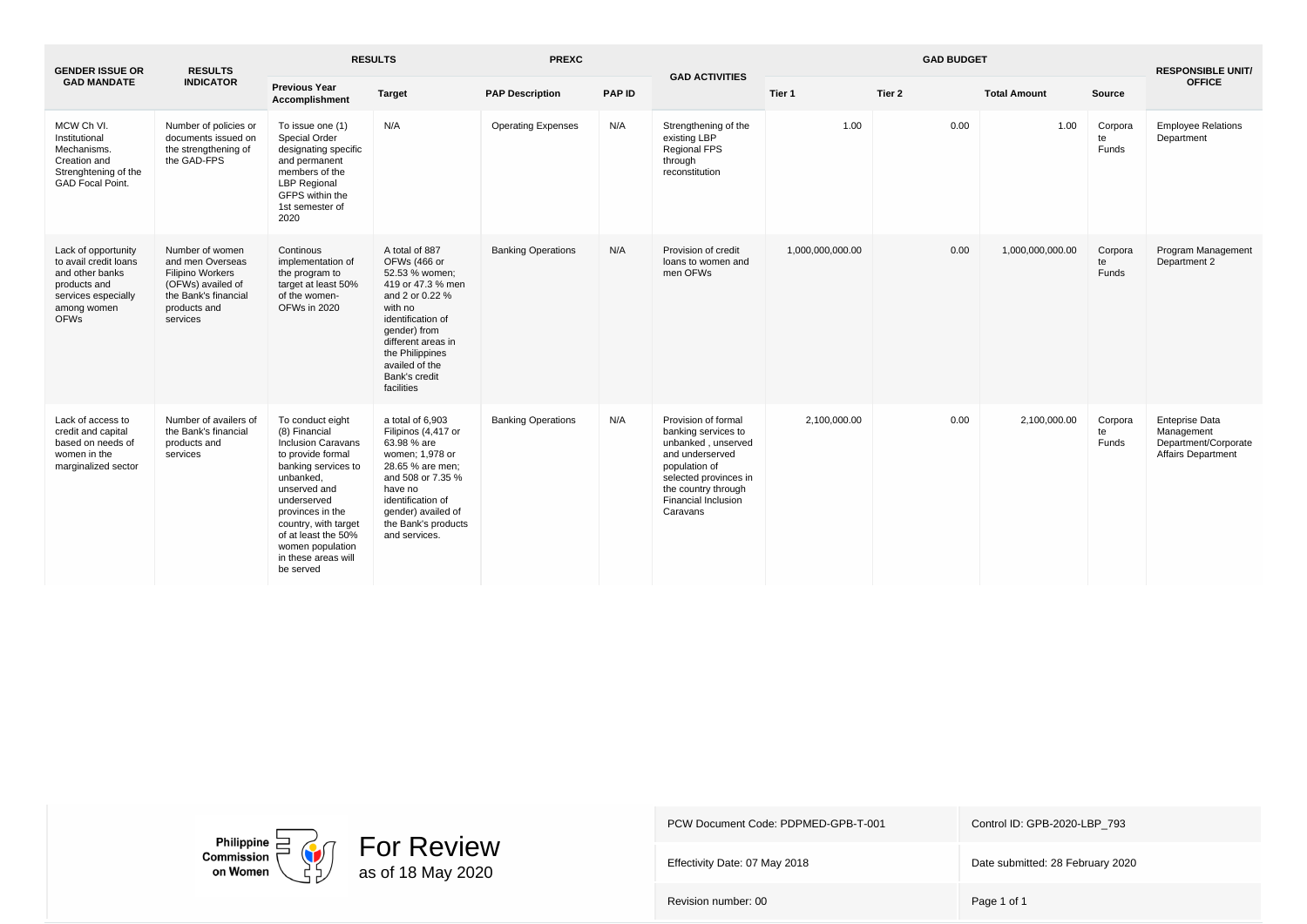| <b>GENDER ISSUE OR</b>                                                                                                                                                                                                                                                                                                                                                                                                                                | <b>RESULTS</b>                                          | <b>RESULTS</b><br><b>PREXC</b>                                                                                                                                                                                                       |               |                                   | <b>GAD ACTIVITIES</b> |                                                                                                                                                                          | <b>GAD BUDGET</b> |        | <b>RESPONSIBLE UNIT/</b> |                        |                                   |
|-------------------------------------------------------------------------------------------------------------------------------------------------------------------------------------------------------------------------------------------------------------------------------------------------------------------------------------------------------------------------------------------------------------------------------------------------------|---------------------------------------------------------|--------------------------------------------------------------------------------------------------------------------------------------------------------------------------------------------------------------------------------------|---------------|-----------------------------------|-----------------------|--------------------------------------------------------------------------------------------------------------------------------------------------------------------------|-------------------|--------|--------------------------|------------------------|-----------------------------------|
| <b>GAD MANDATE</b>                                                                                                                                                                                                                                                                                                                                                                                                                                    | <b>INDICATOR</b>                                        | <b>Previous Year</b><br>Accomplishment                                                                                                                                                                                               | <b>Target</b> | <b>PAP Description</b>            | <b>PAP ID</b>         |                                                                                                                                                                          | Tier 1            | Tier 2 | <b>Total Amount</b>      | Source                 | <b>OFFICE</b>                     |
| All qualified women<br>members of the<br>agricultural labor<br>force must be<br>quaranteed and<br>assured of equal<br>rights and ownership<br>of land, shares of<br>produce and<br>representation in<br>advisory decision-<br>making body/bodies.<br>To pursue the<br>essence of CARP<br>and ensure that<br>women and men<br>have equal access<br>to the benefits of<br>CARP and other<br>agrarian laws.<br>(Chapter X Section<br>5 of R.A. No. 6657) | Number of women<br>and men<br>bondholders served        | To provide<br>assistance to at<br>least 50% women-<br>bond holders<br>(original<br>bondholders) in the<br>sale of their bonds                                                                                                        | N/A           | <b>Personnel Services</b><br>(PS) | N/A                   | Sale of agrarian<br>reform bonds                                                                                                                                         | 9,000,000.00      | 0.00   | 9,000,000.00             | Corpora<br>te<br>Funds | <b>Agrarian Services</b><br>Group |
|                                                                                                                                                                                                                                                                                                                                                                                                                                                       | Number of women<br>and men served                       | To ensure that<br><b>Bank collectors</b><br>prioritizes at least<br>50% of the women-<br>agrarian reform<br>beneficiaries by<br>personally going to<br>their houses or<br>localities for<br>collection and<br>remittance<br>purposes | N/A           | <b>Banking Operations</b>         | N/A                   | Agrarian Reform<br><b>Collection System</b>                                                                                                                              | 3,812,508.39      | 0.00   | 3,812,508.39             | Corpora<br>te<br>Funds | <b>Agrarian Services</b><br>Group |
|                                                                                                                                                                                                                                                                                                                                                                                                                                                       | Number of women<br>and men with special<br>needs served | To give priority to<br>100% of the<br>pregnant women,<br>elderly and<br>Persons with<br>Disabilities (PWD)<br>clients of the Bank<br>when servicing<br>agrarian-related<br>transactions                                              | N/A           | <b>Capital Expenditures</b>       | N/A                   | Provision of fixtures<br>for Special Window<br>in the Agrarian<br><b>Operation Centers</b><br>for the customers<br>especially pregnant<br>women, the elderly<br>and PWDs | 50,000.00         | 0.00   | 50,000.00                | Corpora<br>te<br>Funds | <b>Agrarian Services</b><br>Group |
| Sub-Total A                                                                                                                                                                                                                                                                                                                                                                                                                                           |                                                         |                                                                                                                                                                                                                                      |               |                                   |                       |                                                                                                                                                                          |                   |        | 1,014,962,510.39         |                        |                                   |

B. Organization-Focused



PCW Document Code: PDPMED-GPB-T-001 Control ID: GPB-2020-LBP\_793

Effectivity Date: 07 May 2018 Date submitted: 28 February 2020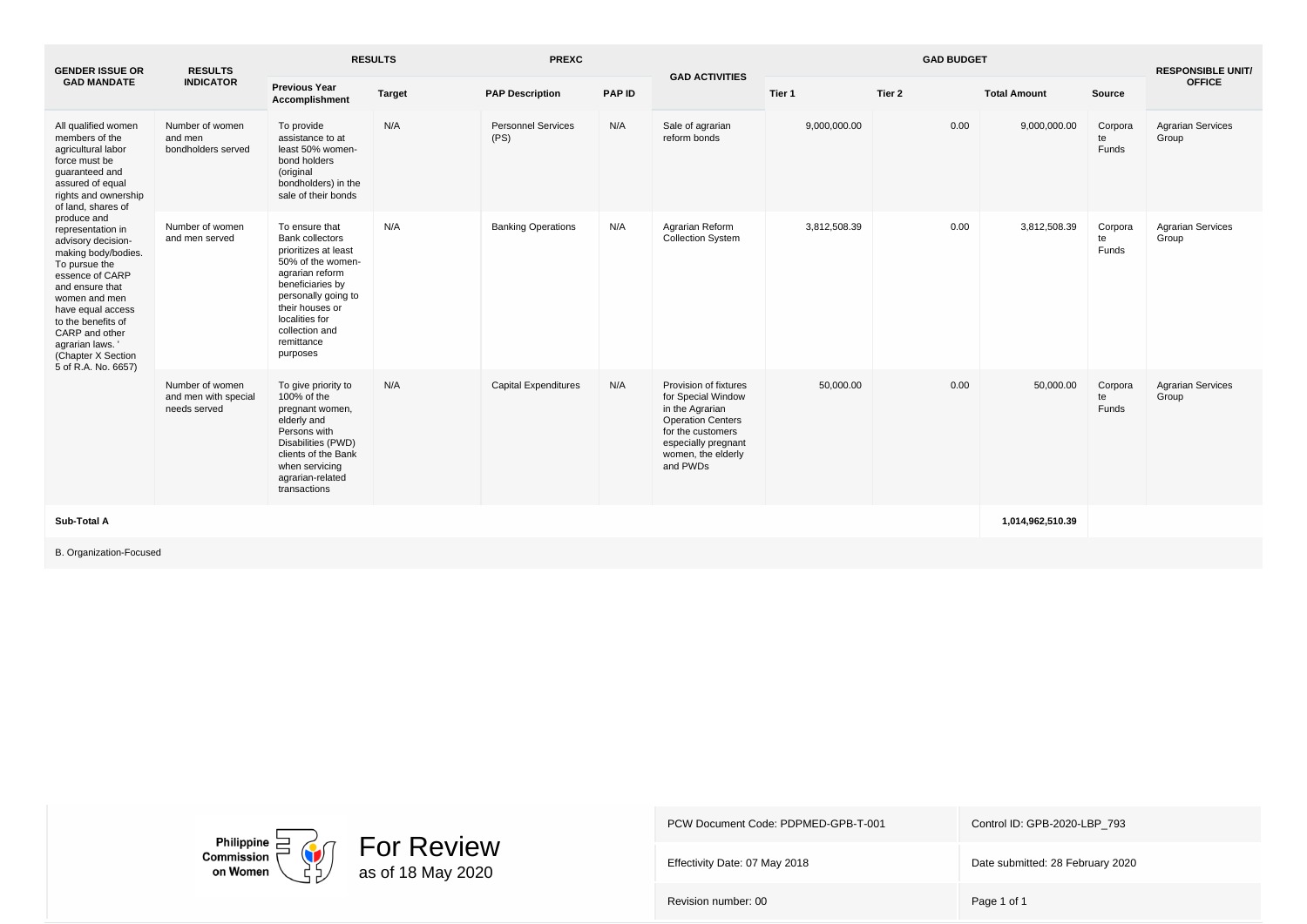| <b>GENDER ISSUE OR</b>                                                                                                                                                                                     | <b>RESULTS</b>                                                                                                                                               | <b>RESULTS</b>                                                                                                                                                                                                                                                                                                    |                                                                                                                                                                                                                                              | <b>PREXC</b>                                          |               | <b>GAD ACTIVITIES</b>                                                                                                                                                                            |            | <b>RESPONSIBLE UNIT/</b> |                     |                               |                                                                                   |
|------------------------------------------------------------------------------------------------------------------------------------------------------------------------------------------------------------|--------------------------------------------------------------------------------------------------------------------------------------------------------------|-------------------------------------------------------------------------------------------------------------------------------------------------------------------------------------------------------------------------------------------------------------------------------------------------------------------|----------------------------------------------------------------------------------------------------------------------------------------------------------------------------------------------------------------------------------------------|-------------------------------------------------------|---------------|--------------------------------------------------------------------------------------------------------------------------------------------------------------------------------------------------|------------|--------------------------|---------------------|-------------------------------|-----------------------------------------------------------------------------------|
| <b>GAD MANDATE</b>                                                                                                                                                                                         | <b>INDICATOR</b>                                                                                                                                             | <b>Previous Year</b><br>Accomplishment                                                                                                                                                                                                                                                                            | <b>Target</b>                                                                                                                                                                                                                                | <b>PAP Description</b>                                | <b>PAP ID</b> |                                                                                                                                                                                                  | Tier 1     | Tier 2                   | <b>Total Amount</b> | Source                        | <b>OFFICE</b>                                                                     |
| Women rights and<br>privileges are<br>oftentimes neglected<br>and violated in the<br>workplace (RA<br>7877. Anti-Sexual<br>Harassment)                                                                     | Number of Bank<br>employees<br>capacitated on<br>Gender-Based<br>Sexual Harassment                                                                           | Conduct 5 learning<br>sessions on the<br>enhanced<br>Administrative<br><b>Disciplinary Rules</b><br>on Sexual<br><b>Harassment Cases</b><br>to incorporate<br>pertinent provisions<br>of RA 11313 (Safe<br>Spaces Act), with<br>30 participants per<br>session, to be<br>equally distributed<br>to men and women. | 100% of<br><b>LANDBANK</b><br>employees were re-<br>educated on the<br>Bank's Anti-Sexual<br><b>Harassment Policy</b><br>during the annual<br>Code of Conduct<br>Reorientation<br>Sessions in January                                        | Maintenance and<br>Other Operating<br>Expenses (MOOE) | N/A           | Conduct of<br>capability-building<br>initiatives on Anti-<br>Sexual Harassment<br>and Safe Spaces Act<br>(Bawal Bastos Law)                                                                      | 1.00       | 0.00                     | 1.00                | Corpora<br>te<br>Funds        | Organization<br>Development<br>Department/Employee<br><b>Relations Department</b> |
|                                                                                                                                                                                                            | Presence of a<br>functional Committee<br>Decorum and<br>Investigation (CODI)<br>that will completely<br>resolve all filed<br>sexual harassment<br>complaints | To resolve 100% of<br>sexual harassment<br>complaints filed<br>before the<br>Committee                                                                                                                                                                                                                            | Reconstituted the<br>LBP CODI, i.e.,<br>Committee is now<br>chaired by a woman<br>executive and<br>composition is 5<br>women and 4 men<br>(75% women) -<br>Resolved one (1)<br>sexual harassment<br>complaint                                | <b>Operating Expenses</b>                             | N/A           | Maintenance of a<br>functional CODI                                                                                                                                                              | 20,000.00  | 0.00                     | 20,000.00           | Corpora<br>te<br>Funds        | <b>Employee Relations</b><br>Department                                           |
| RA 10028.<br>Expanded<br>Breastfeeding<br>Promotion Act of<br>2009 Sec 9/12<br>Information<br>Dissemination and<br>Educational<br>Programs of<br><b>Pregnant Women</b><br>and Women of<br>Reproductive Age | Number of women-<br>employees who<br>attend the forums                                                                                                       | To conduct of two<br>(2) forums on<br>breastfeeding with<br>50 slots alloted to<br>women-employees<br>of the Bank                                                                                                                                                                                                 | A total of 56<br>women-employees<br>attended the<br>various<br>seminar/forums<br>about Breasfeeding:<br>Breastfeeding<br>Forum, Milk Letting<br>Activity: "Share your<br>Breastmilk",<br><b>Empower Parents</b><br>"Enable<br>Breastfeeding" | Maintenance and<br>Other Operating<br>Expenses (MOOE) | N/A           | Dissemination of<br>information and<br>enhancement of<br>relevant skills<br>through forums and<br>education and<br>communication (IEC)<br>materials such as<br>posters, emails and<br>advisories | 110,000.00 | 0.00                     | 110,000.00          | Corpora<br>te<br>Funds        | <b>Employee Relations</b><br>Department                                           |
| RA 10028.<br>Expanded<br>Breastfeeding<br>Promotion Act of<br>2009 Ch III Sec 11.<br>Establishment of<br><b>Lactation Stations</b>                                                                         | Number of women-<br>employees who avail<br>of the services of the<br><b>LBP</b> Lactation<br>Station                                                         | To continue<br>efficient operation<br>of the LANDBANK<br><b>Lactation Station in</b><br>the service of 100%<br>of its registered<br>lactating women-<br>employees                                                                                                                                                 | A total of 46<br>women-employees<br>were able to avail of<br>the services of the<br><b>LBP</b> Lactation<br>Station, enabling<br>them to balance<br>their domestic and<br>work obligations                                                   | Maintenance and<br>Other Operating<br>Expenses (MOOE) | N/A           | Efficient operation of<br>the LANDBANK<br>Lactation station                                                                                                                                      | 6.556.36   | 0.00                     | 6,556.36            | Corpora<br>te<br><b>Funds</b> | <b>Employee Relations</b><br>Department                                           |



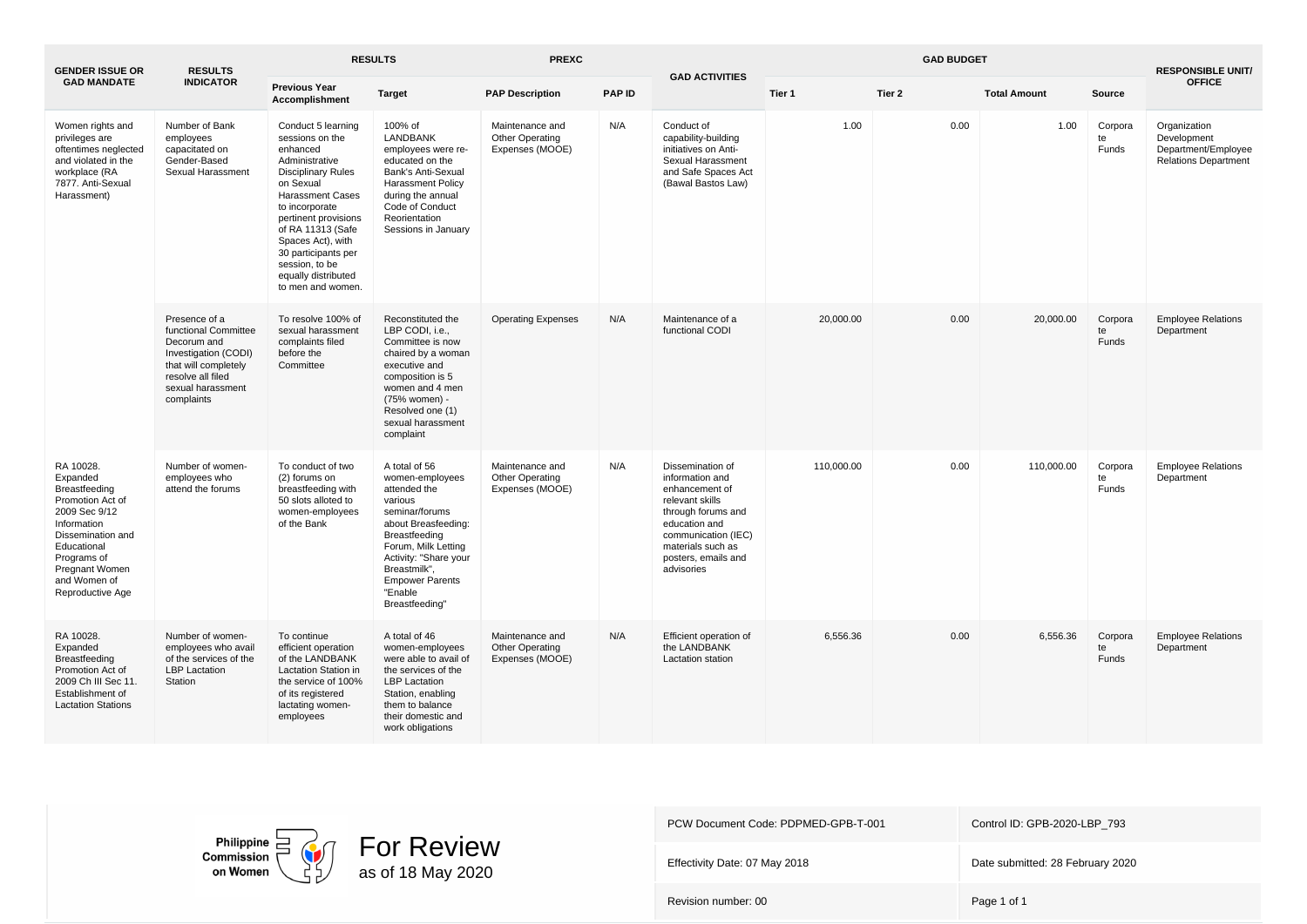| <b>GENDER ISSUE OR</b>                                                                                                                                                                                                                                                                                  | <b>RESULTS</b>                                                                                   | <b>RESULTS</b>                                                                                                                                                                                                                                            |                                                                                                                                                                                                                                                                                                                   | <b>PREXC</b>                                          |               | <b>GAD ACTIVITIES</b>                                                                                            |            | <b>RESPONSIBLE UNIT/</b> |                     |                        |                                         |
|---------------------------------------------------------------------------------------------------------------------------------------------------------------------------------------------------------------------------------------------------------------------------------------------------------|--------------------------------------------------------------------------------------------------|-----------------------------------------------------------------------------------------------------------------------------------------------------------------------------------------------------------------------------------------------------------|-------------------------------------------------------------------------------------------------------------------------------------------------------------------------------------------------------------------------------------------------------------------------------------------------------------------|-------------------------------------------------------|---------------|------------------------------------------------------------------------------------------------------------------|------------|--------------------------|---------------------|------------------------|-----------------------------------------|
| <b>GAD MANDATE</b>                                                                                                                                                                                                                                                                                      | <b>INDICATOR</b>                                                                                 | <b>Previous Year</b><br>Accomplishment                                                                                                                                                                                                                    | <b>Target</b>                                                                                                                                                                                                                                                                                                     | <b>PAP Description</b>                                | <b>PAP ID</b> |                                                                                                                  | Tier 1     | Tier 2                   | <b>Total Amount</b> | Source                 | <b>OFFICE</b>                           |
| MCW Sec 25. Right<br>to Decent Work.<br>Employers both in<br>the public and<br>private sectors shall<br>provide services in<br>support to balancing<br>family obligations<br>and work<br>responsibilities.<br>These include<br>seminars on<br>responsible<br>parenthood.                                | Number of<br>employees who<br>participate in the<br>forum on parenting                           | To conduct of at<br>least one (1) forum<br>on parenting with<br>equal slots (50%<br>women and 50%<br>men) for<br><b>LANDBANK</b><br>employees                                                                                                             | A total of 30<br>employees (21<br>women and 9 men)<br>attended the forum<br>on the autism<br>spectrum during the<br><b>Autism Awareness</b><br>Week in April                                                                                                                                                      | Maintenance and<br>Other Operating<br>Expenses (MOOE) | N/A           | Conduct of forums<br>on responsible<br>parenthood                                                                | 5,000.00   | 0.00                     | 5.000.00            | Corpora<br>te<br>Funds | <b>Employee Relations</b><br>Department |
| MCW Sec 22. Right<br>to Decent Work. The<br>State shall further<br>ensure support<br>services that will<br>enable women to<br>balance their family<br>obligations and work<br>resposnibilities<br>including the<br>establishment of day<br>centers and breast-<br>feeding stations at<br>the work place | Number of<br>employees who avail<br>of the services of the<br><b>LANDBANK Day</b><br>Care Center | Continuous<br>operation of the<br><b>LANDBANK Day</b><br>Care Center to<br>accommodate 25<br>reqular children-<br>pupils and 5-walk-<br>ins of the<br>employees of the<br>Bankto assure that<br>they are able to<br>fulfill their work<br>obligations.    | 109 LANDBANK<br>employees (22<br>parents [employee-<br>spouses], 54<br>mothers and 11<br>fathers) under the<br>walk-in program<br>and Twenty-two<br>(22) LANDBANK<br>employees (3<br>parents [employee-<br>spouses], 13<br>mothers and 6<br>fathers) under the<br>regular program of<br>the LBDCC                 | Maintenance and<br>Other Operating<br>Expenses (MOOE) | N/A           | Efficient operation of<br>the LANDBANK Day<br>Care Center/Early<br>Childhood<br><b>Development Center</b>        | 555,000.00 | 0.00                     | 555,000.00          | Corpora<br>te<br>Funds | <b>Employee Relations</b><br>Department |
|                                                                                                                                                                                                                                                                                                         | Number of<br>parents/carers who<br>have availed of the<br>slots for the Summer<br>Workshop       | To facilitate the<br>conduct of an art<br>and personality<br>development<br>summer workshop<br>for 120<br>children/dependent<br>s of Bank<br>employees<br>(number of parent-<br>beneficiaries will be<br>determined once<br>registration is<br>completed) | <b>Facilitated conduct</b><br>of Summer<br>Workshop for 93<br>children-<br>participants,<br>enabling 67<br>parent/carer-<br>employees (50<br>females and 17<br>males) to fulfill work<br>obligations while<br>assured that their<br>children are<br>properly and safely<br>attended to during<br>the summer break | Maintenance and<br>Other Operating<br>Expenses (MOOE) | N/A           | <b>Conduct of Summer</b><br>Workshop for<br>children/dependents<br>of LANDBANK<br>Employees and other<br>workers | 477,405.00 | 0.00                     | 477,405.00          | Corpora<br>te<br>Funds | <b>Employee Relations</b><br>Department |





PCW Document Code: PDPMED-GPB-T-001 Control ID: GPB-2020-LBP\_793

Effectivity Date: 07 May 2018 Date submitted: 28 February 2020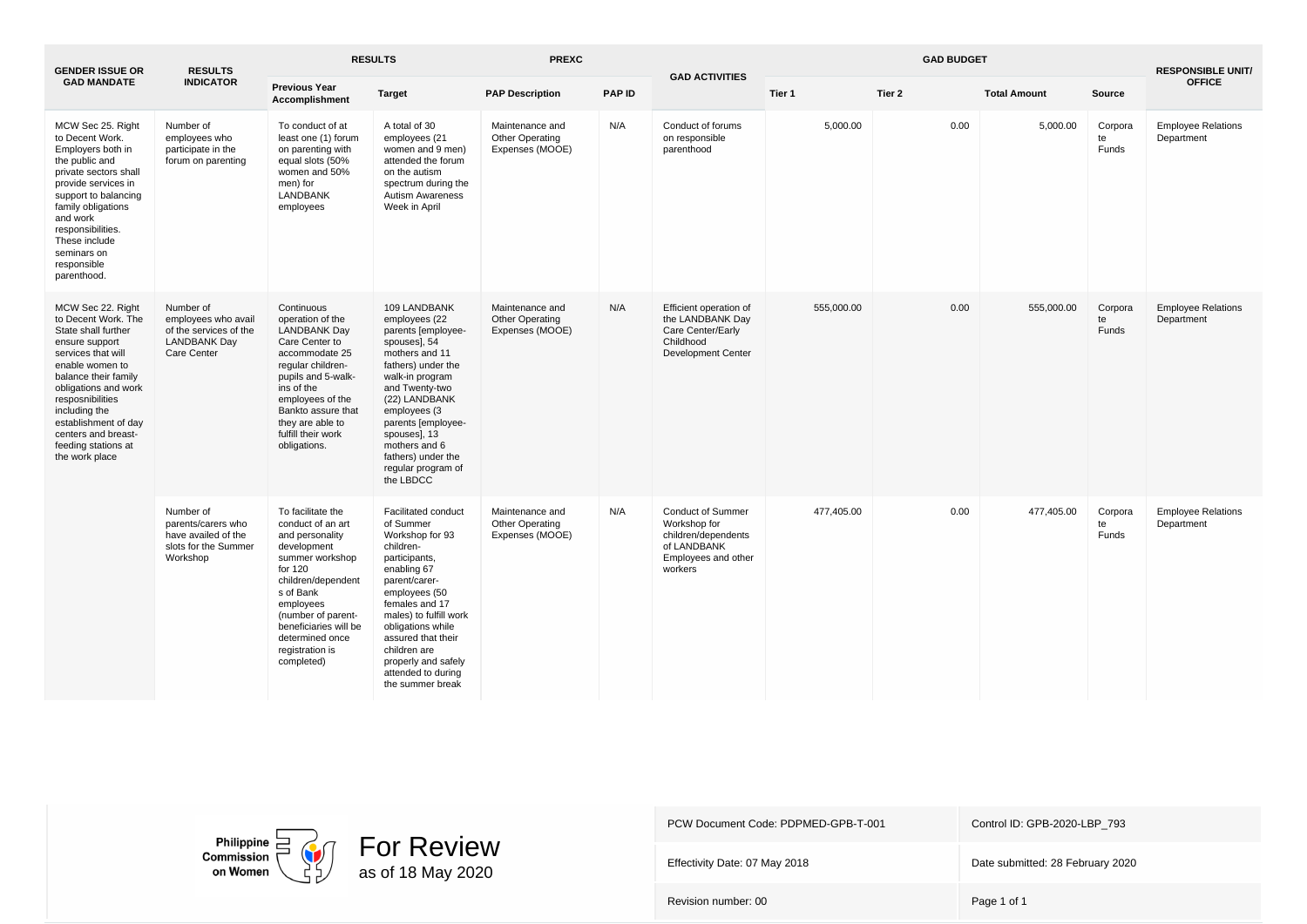| <b>GENDER ISSUE OR</b>                                                                                        | <b>RESULTS</b><br><b>INDICATOR</b>                                                                                                                                                                                                                                                        | <b>RESULTS</b>                                                                                                                                                                                                   |                                                                                                                                                                                                                                                                                                         | <b>PREXC</b>                      |               |                                                                                                                                                |               | <b>RESPONSIBLE UNIT/</b> |                     |                        |                                                                                   |
|---------------------------------------------------------------------------------------------------------------|-------------------------------------------------------------------------------------------------------------------------------------------------------------------------------------------------------------------------------------------------------------------------------------------|------------------------------------------------------------------------------------------------------------------------------------------------------------------------------------------------------------------|---------------------------------------------------------------------------------------------------------------------------------------------------------------------------------------------------------------------------------------------------------------------------------------------------------|-----------------------------------|---------------|------------------------------------------------------------------------------------------------------------------------------------------------|---------------|--------------------------|---------------------|------------------------|-----------------------------------------------------------------------------------|
| <b>GAD MANDATE</b>                                                                                            |                                                                                                                                                                                                                                                                                           | <b>Previous Year</b><br><b>Accomplishment</b>                                                                                                                                                                    | <b>Target</b>                                                                                                                                                                                                                                                                                           | <b>PAP Description</b>            | <b>PAP ID</b> | <b>GAD ACTIVITIES</b>                                                                                                                          | Tier 1        | Tier 2                   | <b>Total Amount</b> | Source                 | <b>OFFICE</b>                                                                     |
| MCW Ch VI.<br>Institutional<br>Mechanisms.<br>Creation and<br>Strenghtening of the<br><b>GAD Focal Point.</b> | Number of attendees<br>to the different<br>capability-building<br>programs conducted<br>for the GAD Focal<br>Points under the<br>Finance Sector                                                                                                                                           | To continue 100%<br>participation in<br>various capacity<br>building programs<br>organized by the<br>Department of<br>Finance (DOF)                                                                              | A total of three (3)<br><b>LANDBANK</b><br>employees from<br>strategic units<br>participated in the<br><b>GAD Focal Point</b><br>System Assembly,<br>Women Inspiring<br>Women Forum and<br>Women's Economic<br>Forum                                                                                    | <b>Operating Expenses</b>         | N/A           | Active participation in<br>the various capacity<br>building programs<br>organized by the<br><b>DOF</b>                                         | 1.00          | 0.00                     | 1.00                | Corpora<br>te<br>Funds | Organization<br>Development<br>Department/Employee<br><b>Relations Department</b> |
| Magna Carta of                                                                                                | Number of<br>capacitated<br>members of<br><b>LANDBANK GAD</b><br><b>Focal Point System</b><br>(GFPS)-Technical<br><b>Working Group</b><br>(TWG) and Regional<br><b>GAD Focal Point</b><br>Sub-systems<br>(GFPSs)through<br>various GAD and<br>related capability-<br>building initiatives | Conduct of (3)<br>capacity building<br>training programs<br>for the year 2020 to<br>capacitate them in<br>developing,<br>implementation,<br>monitoring and<br>evaluation of GAD<br>programs, plans<br>and budget | N/A                                                                                                                                                                                                                                                                                                     | <b>Operating Expenses</b>         | N/A           | Conduct of relevant<br>capacity building<br>programs on Gender<br>Sensitivity, Gender<br>Analysis, and GAD<br>Planning and<br><b>Budgeting</b> | 1,273,080.00  | 0.00                     | 1,273,080.00        | Corpora<br>te<br>Funds | <b>Employee Relations</b><br>Department                                           |
| Women, Solo<br>Parents Welfare Act,<br>Anti Violence<br>Against Women and<br>their Children Act,<br>etc.      | Number of<br>beneficiaries of the<br>different leave<br>privileges                                                                                                                                                                                                                        | Continued<br>administration of<br>the leave<br>privileges, which<br>will be based on<br>actual availment<br>during the year of<br>implementation                                                                 | <b>Maternity Leave</b><br>(313), Paternity<br>Leave (94), Leave<br>for Solo Parents,<br>Special Leave<br>Privileges, Special<br>Leave for Women<br>who underwent<br>Gynecological<br>Operations/Surgery<br>(54), 10-days Leave<br>for Women and<br>their Children who<br>are Victims of<br>Violence (2) | <b>Personnel Services</b><br>(PS) | N/A           | Compliance with<br>relevant laws, rules<br>and regulations on<br>various leave<br>privileges                                                   | 40,471,802.54 | 0.00                     | 40,471,802.54       | Corpora<br>te<br>Funds | Personnel<br>Administration<br>Department                                         |
| Sub-Total B                                                                                                   |                                                                                                                                                                                                                                                                                           |                                                                                                                                                                                                                  |                                                                                                                                                                                                                                                                                                         |                                   |               |                                                                                                                                                |               |                          | 42,918,845.90       |                        |                                                                                   |
| C. GAD-Attributed Programs or Projects                                                                        |                                                                                                                                                                                                                                                                                           |                                                                                                                                                                                                                  |                                                                                                                                                                                                                                                                                                         |                                   |               |                                                                                                                                                |               |                          |                     |                        |                                                                                   |



| PCW Document Code: PDPMED-GPB-T-001 | Control ID: GPB-2020-LBP 793     |
|-------------------------------------|----------------------------------|
| Effectivity Date: 07 May 2018       | Date submitted: 28 February 2020 |
| Revision number: 00                 | Page 1 of 1                      |